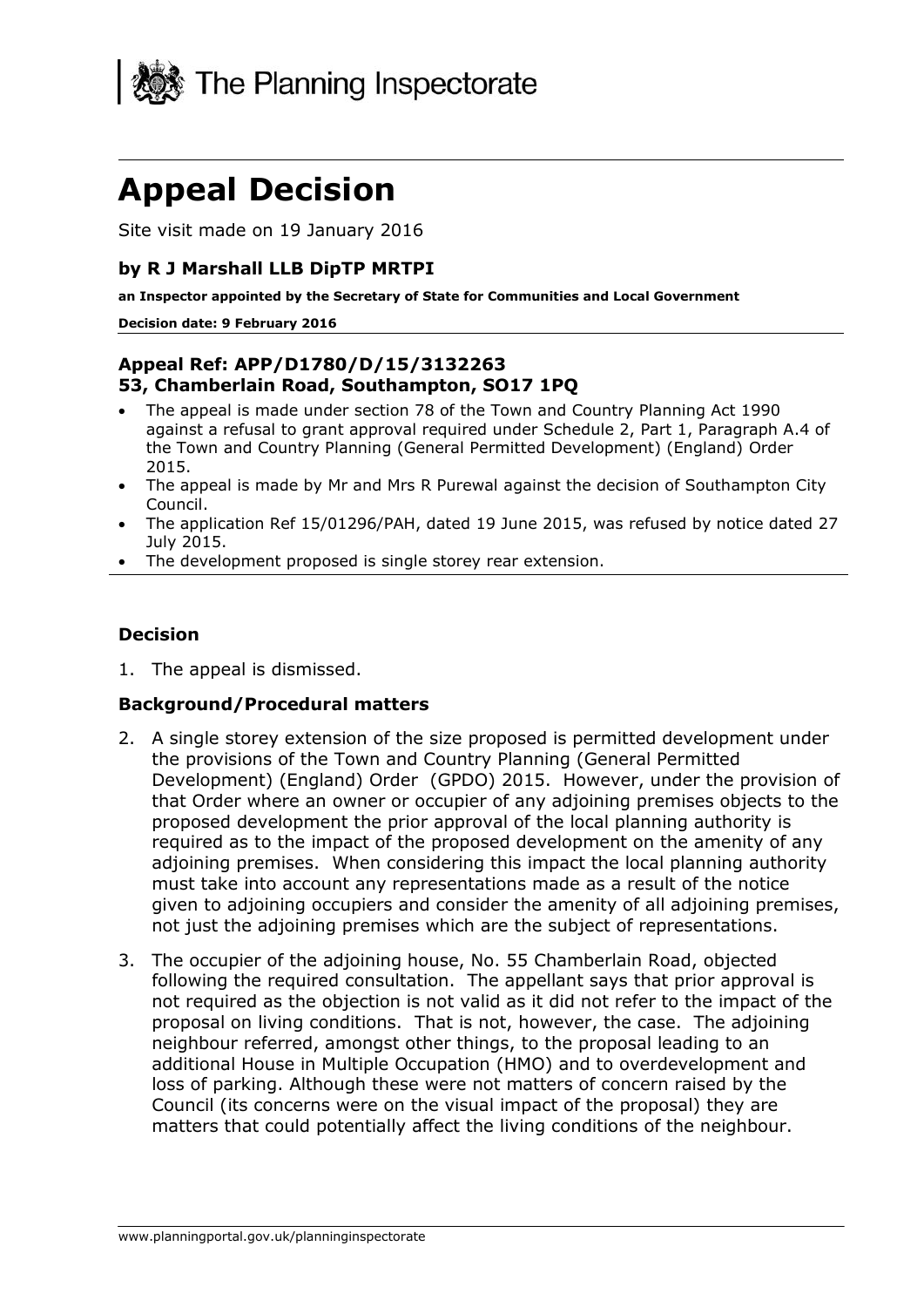#### **Main Issues**

4. The main issue in this appeal is the effect of the proposed development on the living conditions of the adjoining occupiers.

#### **Reasons**

- 5. The application plans show that the proposal would result 6 bedrooms being created at this semi-detached property. This is an uncommonly large number for a semi-detached house of this modest size even extended as proposed. However, there is insufficient evidence for me to determine whether the application would lead to the creation of an HMO as feared. Or that even if it did that this would be unacceptably harmful to the neighbour's living conditions.
- 6. However, I need to turn to the Council's concerns on the visual impact of the proposal on both No. 55, the objector's property, and No. 51, the other adjoining house. The proposed extension would extend the full width of the existing house. It would extend 5.5 metres into the garden from the main elevation of the house and have a height of 2.8 metres.
- 7. The degree of rearward extension of the proposed development is substantial. That said, it would not be unacceptably overbearing from the neighbouring property at No. 55 as this houses is on slightly higher land, is set back from the boundary and itself has a single storey rear extension. This, together with a tall boundary fence means that the outlook from this house and garden would not be unduly affected.
- 8. The same cannot be said in relation to No. 51. This is the adjoining semidetached house. The proposed extension would lie on the boundary with this house and extend 5.5 metres to the rear of its ground floor elevation. It would be significantly higher than an existing boundary fence As such, from the neighbour's patio window close to the boundary, and from much of the neighbour's garden, the proposed development would appear oppressive and unduly intrusive. I appreciate that this neighbour has raised no objection to the proposal. However, there is a public interest in preventing development that many would find harmful.
- 9. The neighbour at No. 51 may erect as permitted development a similar extension to that proposed on the appeal site as no objection was raised to a prior approval application for it. If that was erected the development before me would no longer be harmful to the living conditions of those in this neighbouring property. However, there is no guarantee that this development would be undertaken, notwithstanding what are said to be the current intentions of those at No. 51 who are related to the appellant.
- 10. I conclude that the proposal would be harmful to the living conditions of those at No. 51 Chamberlain Road. As such it would be contrary to Section 2 of the Council's Residential Design Guide 2006 is so far that it seeks to prevent such harm and to good planning practice.